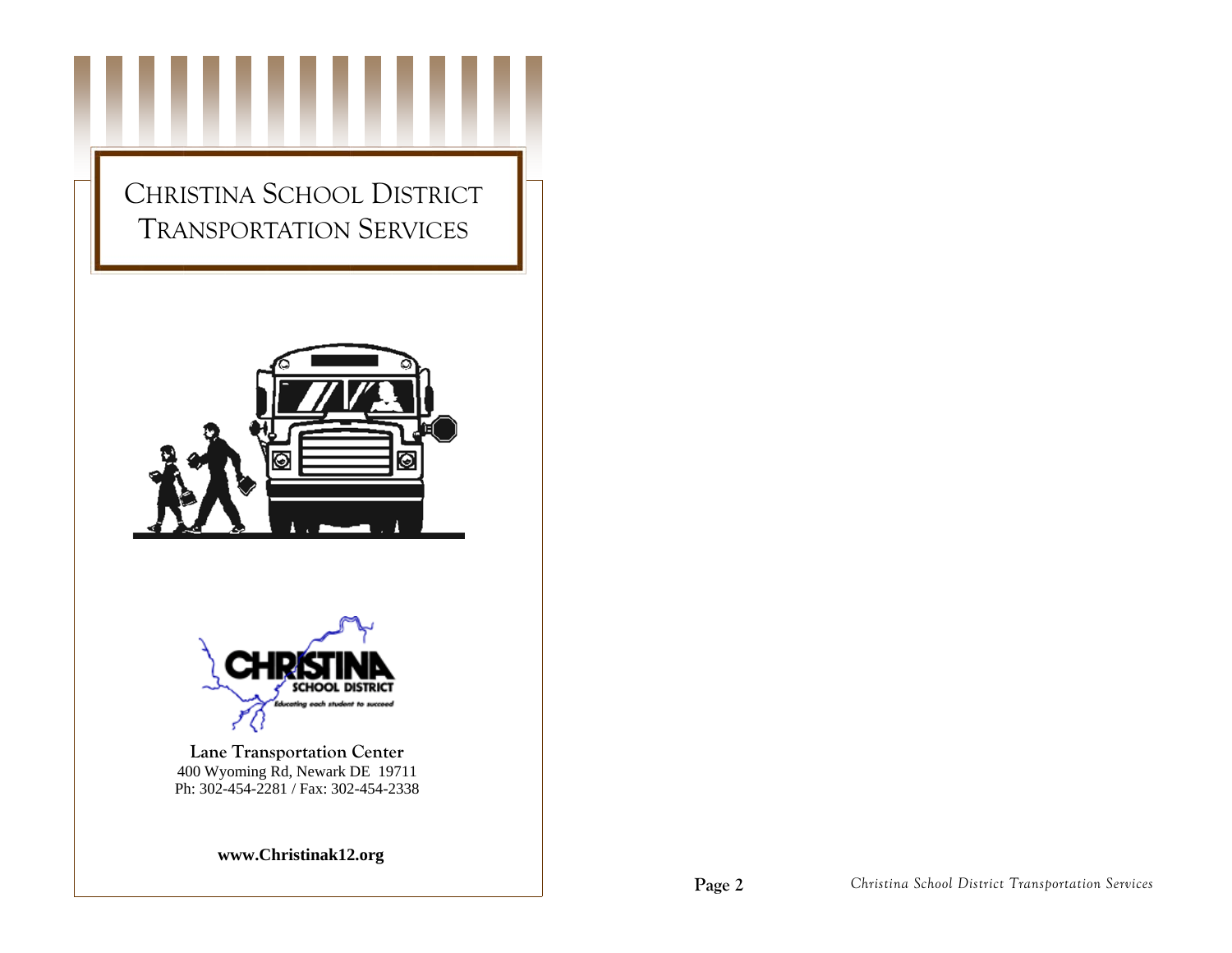

# **Table of Contents**

| Contact / Hours of Operation          | 4  |
|---------------------------------------|----|
| <b>Mission Statement</b>              | 5  |
| Rider Information                     | 6  |
| Suspension of Rider Privileges        | 10 |
| Alternative Bus Stops/Change Requests | 11 |
| Safe Bus Stop Procedures              | 13 |
| Special Needs                         | 14 |
| <b>School Closings</b>                | 15 |



# **Contact Information**

**Telephone:** 302-454-2281 **Fax:** 302-454-2338 **Choice Transportation Hotline:** 302-738-4015



Regular Office Hours: Mon-Fri 7:30 AM-4:00 PM Summer Office Hours: Mon-Thurs 7:00 AM-5:00 PM  *The Dispatch office opens at 5:00 a.m.*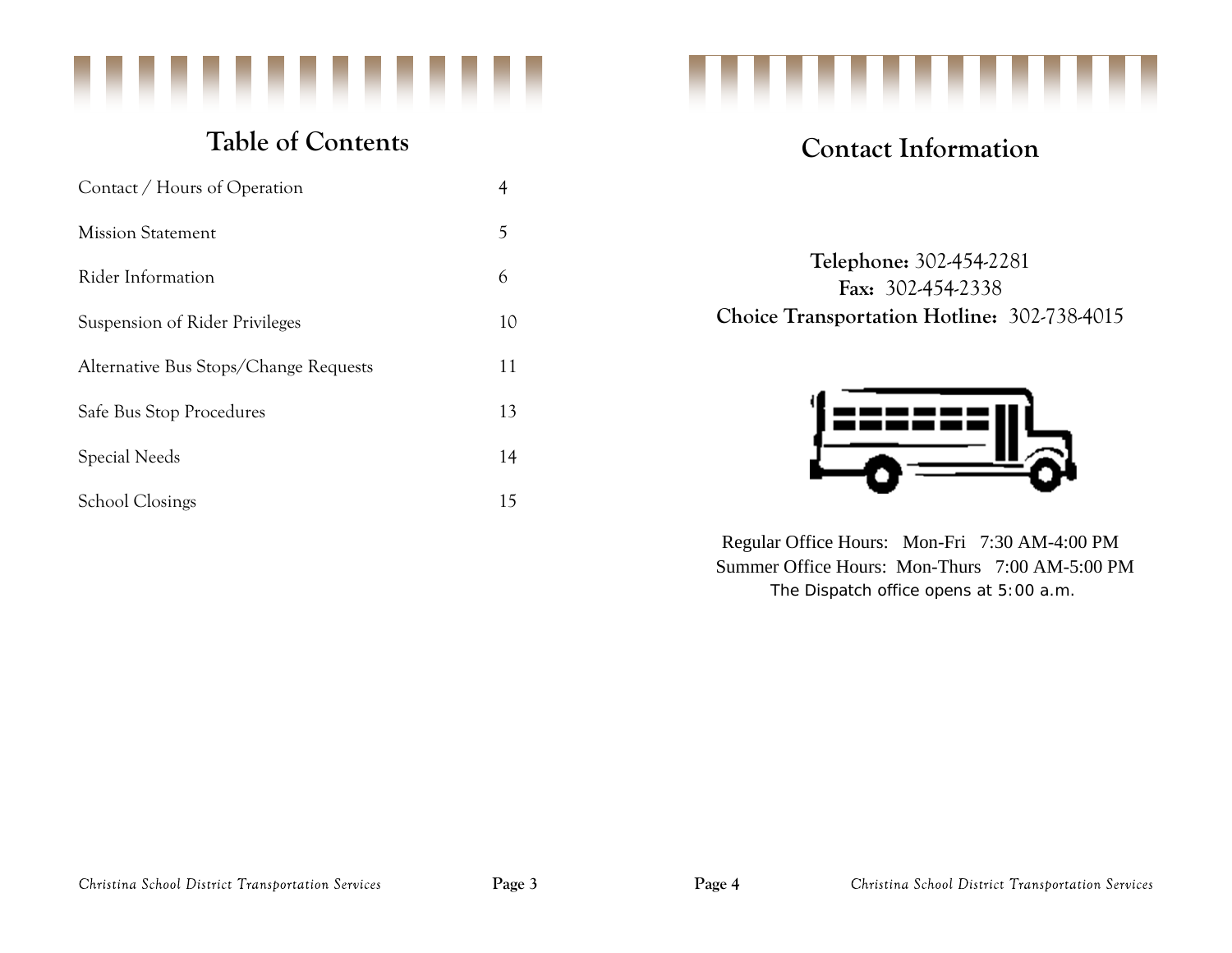

# **Mission Statement**

The Mission of the Christina School District Transportation Department is to provide safe, dependable, and efficient transportation. It functions as a support service to the District, in making educational opportunities for all school age children accessible.



The Christina School District Transportation Department is responsible for the operation of approximately 300 state-owned school buses and over 50 contracted buses. We have two bus yards, which provide regular day-to-day transportation for over 17,500 students. We carry regular education and special needs students to and from a variety of educational facilities as well as field trips and daily shuttles for vocational programs. In addition, we schedule after school activity buses and regular school buses for athletic and extracurricular trips.

Our drivers have passed the requirements for a CDL (Commercial Driver's License) as well as a Passenger Endorsement to meet all the State of Delaware guidelines for School Bus Drivers.

Special needs transportation attendants are trained in all the equipment and procedures necessary to make educational opportunities available to every student. Effective and safe transportation is an important element in meeting an individual students' educational goals.

The transportation administration is responsible for ensuring the department is in compliance with all federal, state, and local regulations governing school and municipal transportation operations.

# **Rider Information**

......

## **Why does my child have a seat assignment?**

Seat assignments are a positive way for the ride to be consistent and safe. It is a district wide policy for elementary and middle school students to be assigned to a specific seat. This aids the driver or substitute with discipline and learning each student's name.

## **Why can't you come further into my subdivision?**

School buses come in various sizes ranging from 25 to 36 feet long, 20,000-26,000 pounds, 12-13 feet high and 6-9 feet wide. The length is what limits the school bus to be maneuvered in cul-de-sacs and tight places. Smaller buses can turn in a shorter radius, while longer buses cannot maneuver the same circle without backing the bus, which is avoided in routing if possible. Residents sometimes park trucks, boats, and trailers on the streets, along with other obstacles. Although our drivers are well trained to be able to parallel park their buses, some subdivisions are not designed with school bus transportation in mind. Please know that we design school bus routes to be safe and convenient for ALL students within the limits of time and physics.

## **Why are there only 30 students riding some buses and my child's bus is crowded?**

Decisions regarding each bus route are made by careful planning based on information from the school registration, previous similar routes, and Department of Transportation data. Most routes are setup during the summer months and changes are made *after* the first two weeks of school. *Bus load capacities as well as walking distances are determined by the State Board of Education.* 

## **How many students are permitted on the bus?**

-Elementary buses may carry between 66 and 72 students. -Middle school buses may carry between 52 and 55 students -High school buses may carry between 42 and 44 students.

## **Why can't my child get off wherever they want in the afternoon?**

This policy avoids confusion and the chance for students getting lost. This helps to keep track of where students are after school and benefits both the drivers and the parents/guardians, as well as student safety.

**Page 6**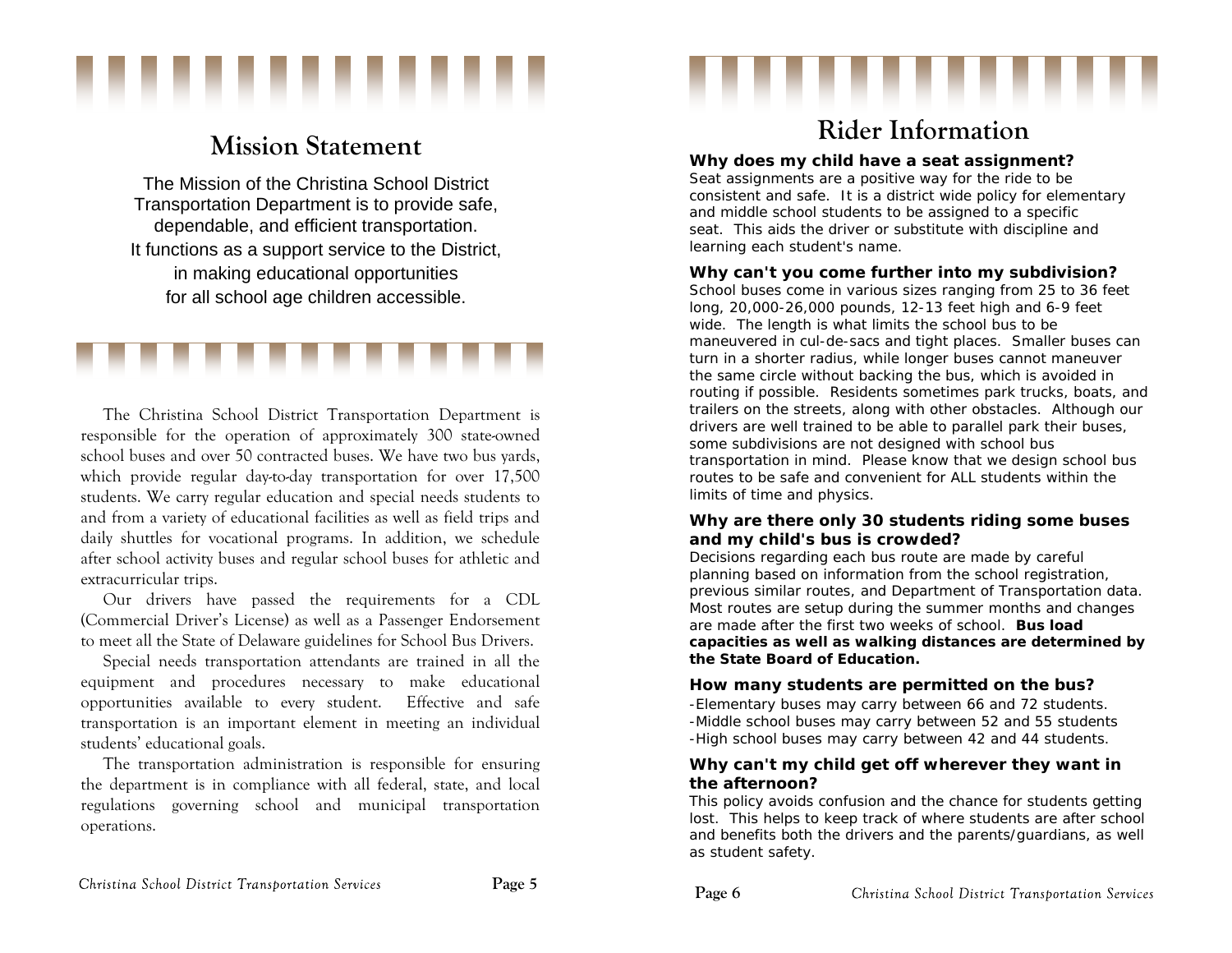## **How are bus stop locations determined?**

State regulation requires that we provide safe, efficient bus routes to all eligible students in our schools who reside within the boundaries of the school district where we are located. We work very hard to keep bus routes less than an hour and in order to do so we have to maintain routes that reduce time and mileage wherever possible. Some routes may be over one hour and unfortunately with the distance we have to travel for some students and with our equipment limitations we have to be creative in our approach to bus routes. Just a few of the things we consider in determining where to designate a stop are:

- Can the bus and its warning lights be seen by other motorists at a distance of 500 feet on open roadways or 200 feet on urban streets (Four seconds at typical optimal speeds)?
- Are the students and other motorists visible to the bus driver when approaching the stop?
- How do light conditions affect the visibility approaching the student stop? (Sun rising and setting, background lighting—Christmas season, etc.)
- Hills and curves reduce the visibility for drivers approaching a stop or a stopped school bus. Whenever possible, we avoid designating a bus stop near a hillcrest or curve in the roadway.
- Do surrounding buildings or foliage affect what the driver can see when approaching the stop?
- Are there potential hazards from side streets or parking lots?
- Is there an area for students to safely wait for the bus?
- **Is there potential shelter for students in the event of** inclement weather?
- How many students are the stop? What are their ages?

## **Why does the bus stop time keep changing?**

Student registrations and route updates after the school year begins, can affect the individual stop times of your child's route. Adding additional stops or directing the bus into another development that previously had no stops, can cause the start time to be moved back to accommodate the new students. If your child's stop time is changed more than 5 minutes (earlier or later) the school will be notified and the driver will be given sufficient time before the change goes into effect, in order to notify any students whose times will change.

## **Are bus stops reviewed periodically?**

Yes, our administrators frequently travel on and monitor the bus routes to regularly to assess environmental and traffic changes. Bus drivers report any concerns they may have relating to safe operations at bus stops. During a typical year we will review, on our own initiative, approximately a third of these stops. We will formally review another 50 per years due to concerns expressed about stop safety by residents or parents.

#### **My street has no sidewalks. Can the bus pick my child up in front of my house?**

Many development streets were designed and built without sidewalks to maintain a rustic or non-urban image. When such streets were reviewed by the Delaware Department of Transportation, they were accepted as low [traffic] volume pedestrian-safe shared traffic facilities. Parents are expected to teach their children the safe and legal way to walk along the streets in their developments. If the street is used as a "through" street or arterial, we will review traffic to determine if a bus must be assigned to pick students up along the street, due to high traffic volumes causing an unsafe pedestrian situation. Most of those streets have already been identified by past traffic studies. If you believe that the traffic using your street has increased due to changes in travel patterns, please contact us and we will conduct a traffic study to assess school transportation needs.

## **Why is my child's bus late?**

Weather, traffic, driver absenteeism, maintenance difficulties and unforeseen incidents are responsible for delays in the arrival of school buses in the morning and afternoon. Sometime bus routes must be doubled or must return to school for a group of students due to the regular driver being absent. Traffic in New Castle County is increasing. Drivers check buses before their routes and sometimes find mechanical problems that can cause delays and require driving another bus for the day.

## **Why can't you call when the bus will be late?**

There are as many as 50-70 students on each bus. That is at least 50-70 phone calls in a short time frame to parents who are quite possibly at the bus stop with their children. Please know that we are doing everything humanly possible to have all buses running on schedule everyday. In the event that your bus does not arrive as scheduled, please allow 15 minutes before calling the transportation office (302-454-2281) or your child's school.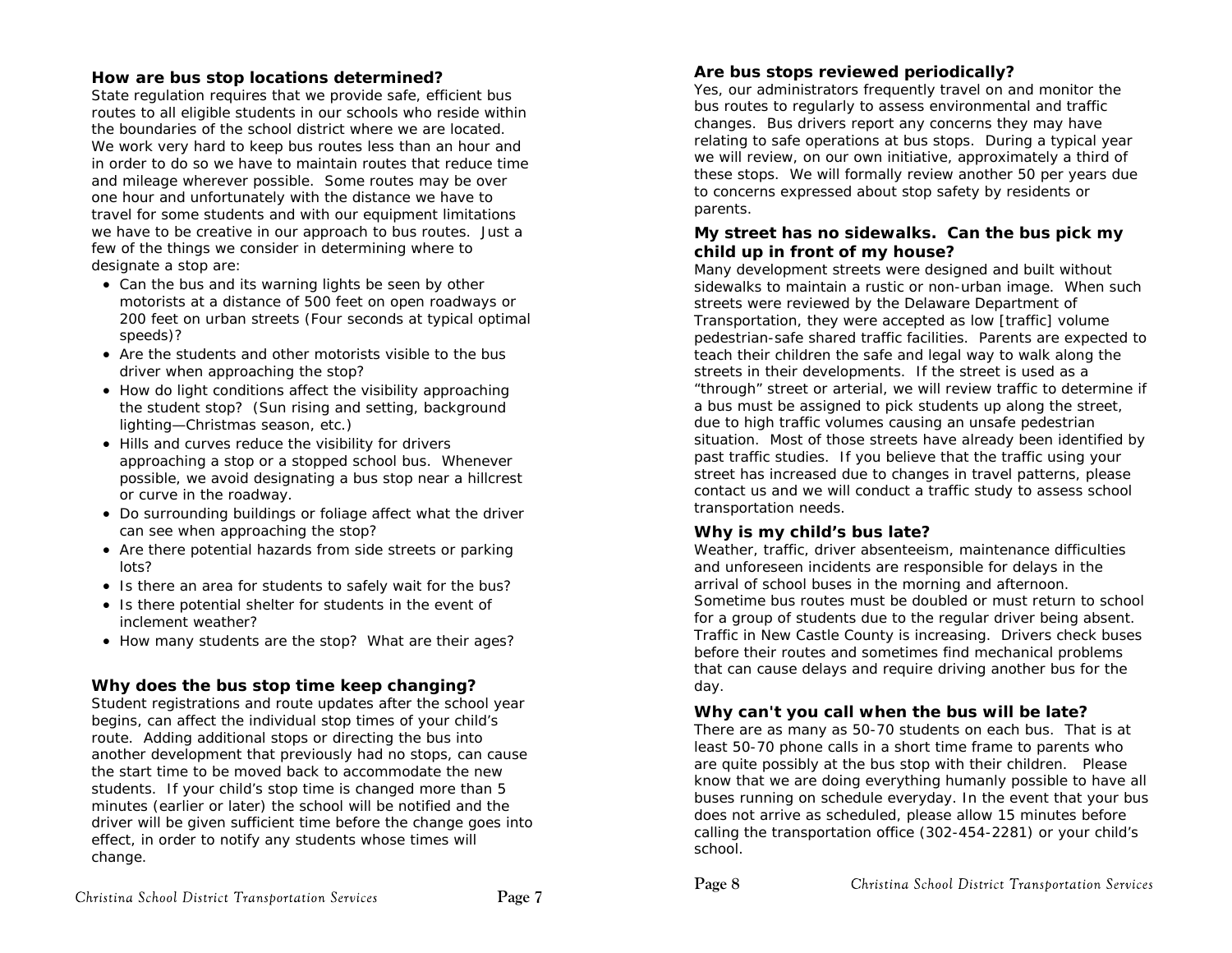## **Who decides what order the stops on a bus route are made? Can my child's bus pick my child up earlier or later?**

Bus stops are designed to maximize fuel efficiency and minimize travel time for all students. Every effort is made to keep each students ride under one hour. In many cases, this may reverse the bus route from the morning to the afternoon. The students living closer to the school will be picked up last and dropped off first. Considerations of parent's work schedules or babysitter arrival times cannot be factored into these formulas.

## **The bus rides right by my house; Can the bus stop at my house?**

Bus stops are established at easily identified locations accessible to students throughout a geographic area. This assures student safety, and service reliability. Every time a school bus stops to pick up and/or drop off students, rider time on the route is increased for the deceleration, stop sequence, loading, seating, safety checks, and acceleration back into traffic flow. Stopping at every other residence along a road can be unsafe as well as an unacceptably inefficient use of resources. If we stopped at every student residence that the bus might pass by, some students would be on the bus for unacceptable lengths of time. In addition, there would be additional fuel consumption and pollution, and some other motorists would be so frequently delayed that they could begin to "take chances" to get past the bus. Problems have also been encountered with the driver being able to identify the location of the stop, creating an unsafe 'stop-and-go' hesitancy while a new or substitute driver tries to find the address.

## **A different bus shows up at our stop in the morning, or at the school in the afternoon. How does my child know he is on the right bus?**

Mechanical failures, traffic delays and closures, weather, school delays, and other occurrences can keep your child's bus from arriving at the stop or at the school in a timely manner. In extreme circumstances, the dispatcher will make a decision to send another bus to your child's location. Every effort will be made to have a sign posted on the relief bus indicating the route number the bus is covering. There may be times when, due to seating capacities and route directions, another bus can pick up some or all of the stops on your child's route. In the afternoon, the schools will be notified of the bus numbers involved and will direct the students to the proper buses. At the pickup location, when in doubt, instruct your child to ask the driver what school they are going to.

# ,,,,,,,,,,

# **Suspension of Bus Privileges**

Riding the school bus is a privilege for each student. If the rules are not followed, the student may lose their privilege to ride the bus. If the student is suspended for a period of time from riding the bus, the parent is responsible for transporting their child to and

#### from school. *The school administrator is solely responsible for consequences based on their*

# *investigation of the incident as described by the driver*

and student. Denial of bus privileges includes both the regularly assigned bus and activity buses.

Along with Bus Safety Rules, the following regulations will assist with safety, prompt arrivals and departures of buses and promoting positive attitudes on the part of students.

*Violations of these regulations may result in disciplinary actions:* 

- 1. Students must ride their assigned bus to and from their assigned stop; switching buses for any reason is strictly prohibited.
- 2. Students are not to leave the bus without the driver's permission, except on arrival at their regular bus stop or at school.
- 3. Students should help keep the bus clan, sanitary and orderly. They must not damage or destroy bus seats or equipment.
- 4. The bus windows should not be opened without permission from the driver.
- 5. Students are not permitted to smoke while on the bus.
- 6. Students are not to use abusive language or profanity, obscene gestures, or spit on board.
- 7. Students may not bring large musical instruments, live animals, balloons, glass containers, skateboards, or large school projects onto the bus.
- 8. Students are to enter the bus, immediately take their seats, and remain seated until the bus comes to a complete stop.
- 9. Athletic equipment brought on the bus must fit between the student's legs and not be placed on the seat or in the aisle. Students misusing the equipment or allowing another student to misuse equipment while on the bus will result in losing the privilege to transport the equipment on the bus. Whenever possible, the athletic equipment should be kept in appropriate equipment bags.
- 10.Students are to conduct themselves while on the bus in such a way that will not distract the driver. Distracting the driver puts everyone at risk.

**Page 10**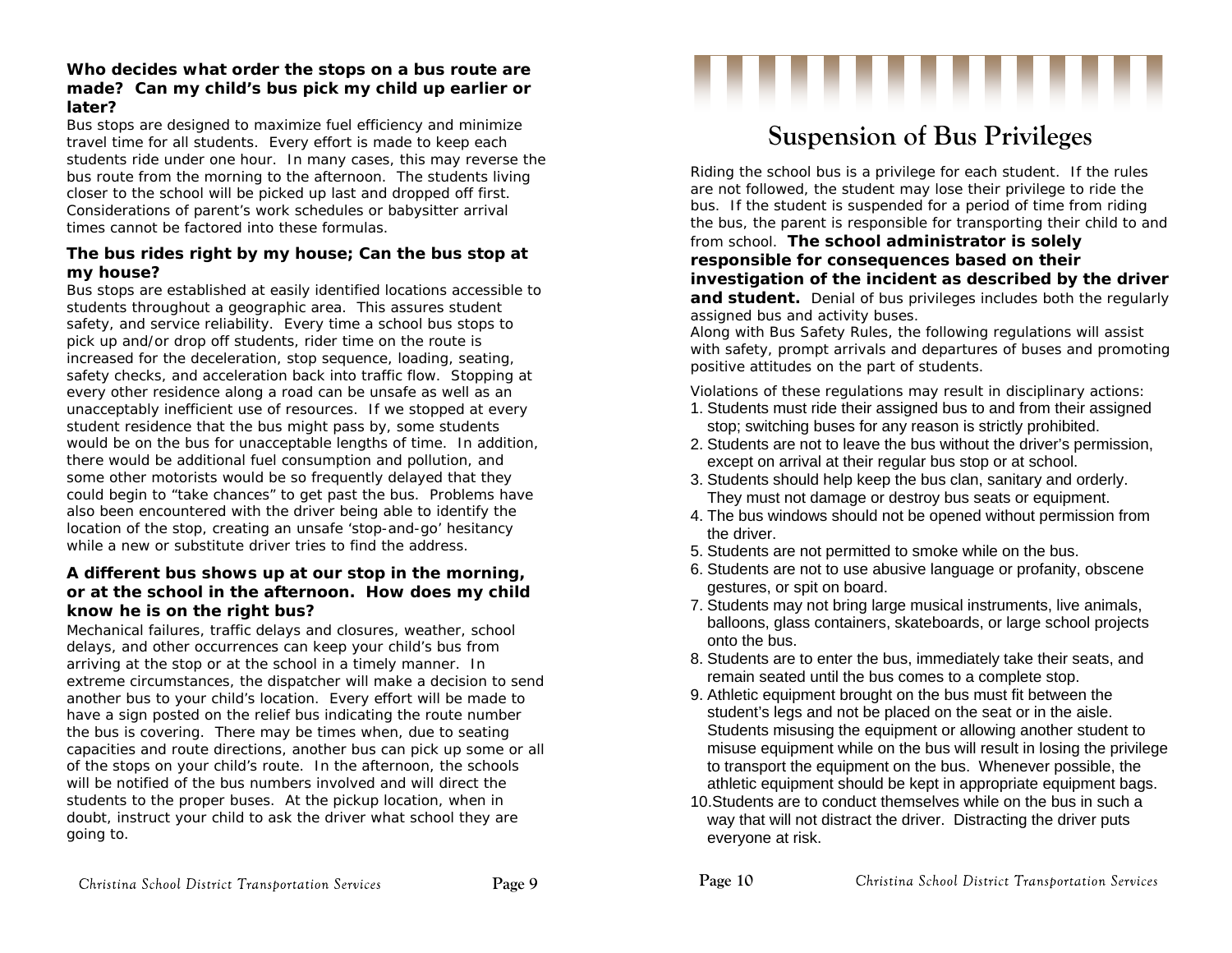

# **Alternative Bus Stops**

# **Before and After School Child Care Bus stops**

If you need an alternative pickup and drop-off location at a daycare in the attendance zone for your child's school, fill out the *Child Care Transportation Form* and turn it in at the school. Your child will be assigned a bus to and/or from the daycare. Please allow 3-5 business days for changes to take effect. You can obtain a copy of the form at the school or online at: www.christinak12.org—*Registration Information, Other Registration Forms* 

## **Transportation for Choice Students**

For students attending a school outside of their regularly assigned feeder pattern, transportation options are limited to locating an existing bus stop already established on a bus route of the school they are choosing. Transportation to and from a daycare facility in your choice school feeder pattern is also available (*see above paragraph*). Parents are responsible for getting their children to and from the bus stop selected. To be assigned a bus stop in the choice school feeder pattern, call the Choice Transportation Hotline at 302-738-4015.

## **Shared Custody Arrangements**

Alternating bus stops can be made for parents who have shared custody and both parents live within the feeder pattern of the school their children are attending. A letter signed by both parents that details both addresses and a copy of the custody order can be faxed to transportation at our fax number: 302-454- 2338.

# **Bus Change / Stop Change Requests**

All address changes or day care provider changes must be made through the school office. Once the school verifies these changes, transportation will be notified and all changes to the bus assignment or stop changes will be made within 2-3 business days.

,,,,,,,,

#### **The transportation office will NOT give permission for a student to ride a different bus, except in an emergency, and after the parent/guardian notifies the school.**

Changing buses for social events, school projects, getting on and off at a work location, visiting another student, or allowing multiple drop-off locations for different days are not acceptable reasons to ride another bus to or from school.

Requests to move or change a stop location must be made in writing to the transportation office. Include any mapping references, reasons for the request, and contact information and mail to: Lane Transportation Center, 400 Wyoming Ave, Newark DE 19711 or fax to: 302-454-2338.

# **Meeting Your Student at the Bus Stop**

Anyone meeting a student that requires to be met, that is not listed as an authorized adult to meet that student, will be asked to show identification. (A designee must be at least 12 years of age to receive a child from the bus.) The driver will notify the dispatch office and attempts will be made to contact a parent/ guardian.

Failure of a parent/guardian or designee to meet their child at the assigned bus stop, will result in the following protocol:

- The transportation office will be notified. Attempts will be made by the dispatcher to call the parent/guardian.
- The bus will be directed to continue on the route and drop off any other students who may still be on board.

 The bus will return to the stop to make a *second* attempt to drop off the student.

If the parent cannot be contacted or the bus route does not accommodate a return (as determined by time, distance, and traffic conditions), or the parent/guardian is not at the stop on the second delivery attempt, the student will be returned to the school.

*If you know ahead of time that the parent/guardian/ designee cannot meet the bus, notify the school and/or transportation (302-454-2281). The school will notify the transportation office prior to the drop-off time.*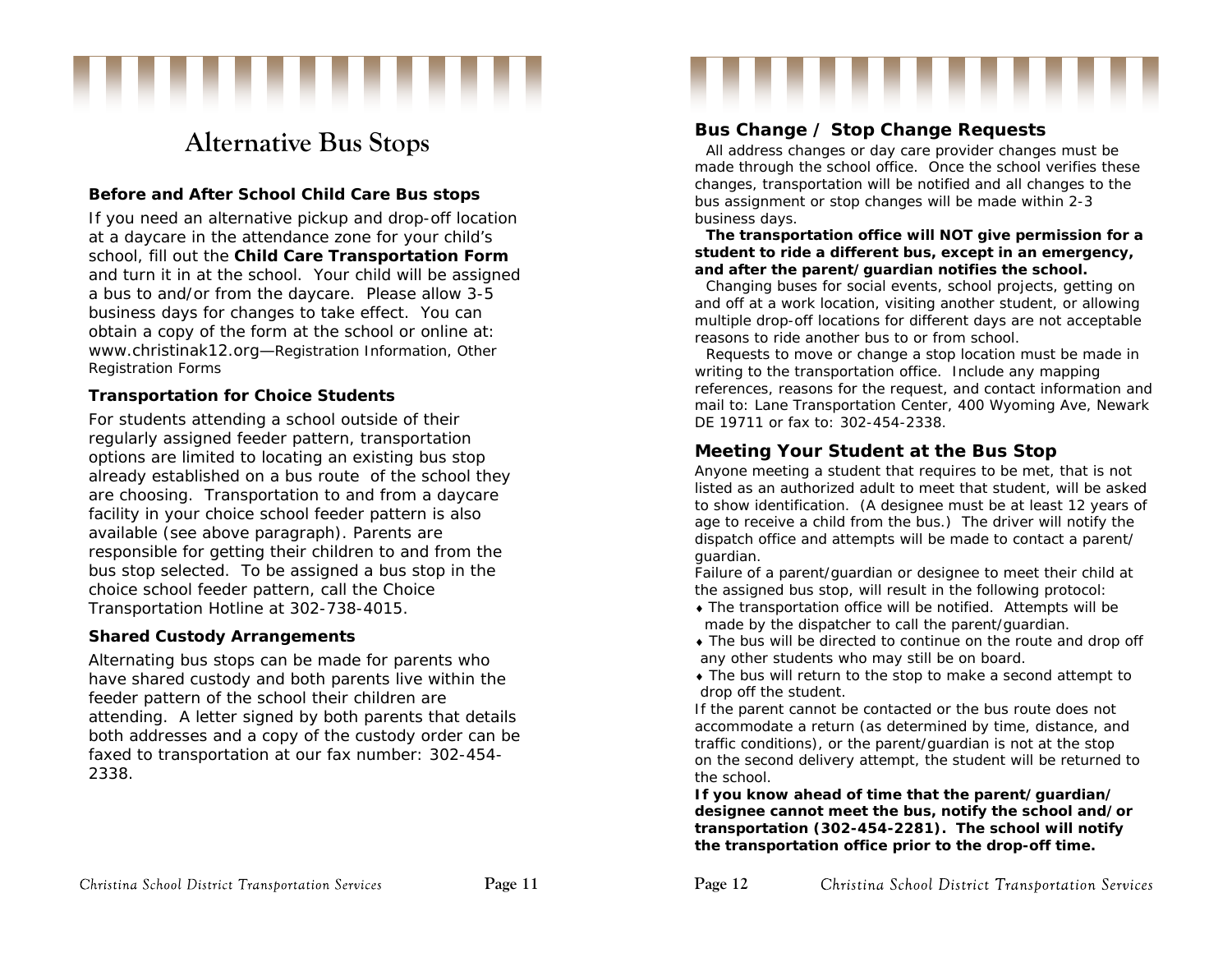

# **Safe Pupil Transportation**

**Bus stop safety begins at home. The greatest risk is not in riding the bus, but approaching or leaving the bus. Before children go school or start school for the first time, it is essential that adults and children know these general safety rules.**

- Get to the bus stop at least ten minutes before the bus is scheduled to arrive.
- When the bus approaches, stand at least three giant steps (6 feet) away from the curb, and line up away from the street.
- Wait until the bus stops, the door opens, and the driver says that it's okay, before stepping onto the bus.
- Never walk behind the bus. If you have to cross the street, cross in front of the bus. Be sure that the bus driver can see you, and that you can see the bus driver. Cross when directed by the bus driver.
- Use the handrails to avoids falls. When exiting the bus, be careful that clothing with drawstrings, and book bags with straps don't get caught in the handrails or doors.
- Walk at least three giant steps (6 feet) away from the side of the bus.
- If you drop something near the bus, tell the bus driver, or get the driver's attention. Never try to pick it up, because the driver may not be able to see you.

#### **Other motorists: Please use extra caution when school buses are out on the road loading or unloading at bus stops:**

- When backing out of a driveway or leaving a garage, watch out for children walking or bicycling to school.
- When driving in neighborhoods with school zones, watch out for young people who may be thinking about getting to school, but may not be thinking of getting there safely.
- Slow down. Watch for children walking in the street, especially if there are no sidewalks in neighborhood.
- Slow down. Watch for children playing and congregating near bus stops.
- Be alert. Children arriving late for the bus may dart into the street without looking for traffic.

# **Special Needs**

,,,,,,,

#### **How can I receive transportation for my special needs child?**

A committee of people at your child's school, already involved in a student's education, determines transportation needs. (IEP team) After it has been determined that the student would benefit from special needs transportation, the Educational Diagnostician (ED) or Building Administrator will complete and send a Specialized Transportation Request Form to our office for processing.

#### **How long does it take to set up transportation for my special needs child?**

Due to these bus stops being "curb-to-curb", five to seven (5-7) business days are needed to obtain all emergency information, process routing information, contact drivers and communicate with parents and other professionals involved.

#### **What is the procedure for pickup and drop-off changes for my child?**

When the bus stop change involves a different address location, two to three days may be needed to notify other parents of stop time changes and to give the driver and attendant time to locate the new address and report back any accessibility concerns to the routing specialist.

#### **What is the average time length of the ride for special needs students?**

Our goal, for students within the Christina School District, is no more than one hour.

#### **How do I let the driver know my child does not need transportation in the morning, or that someone else will be meeting the bus in the afternoon.**

You can call the dispatch office the night before school, or in the morning before the pick up time to let the driver know your child will not need transportation that morning. The dispatch office opens at 5 AM @ 302-454-2281, ext. 1.

In an emergency situation, when the designated person cannot meet the bus at the drop-off, please call ahead to the dispatch office AND notify the school (*see page 8*). If you want to add another person to the authorized list of adults who can meet your child, contact the Educational Diagnostician (ED) at your child's school.